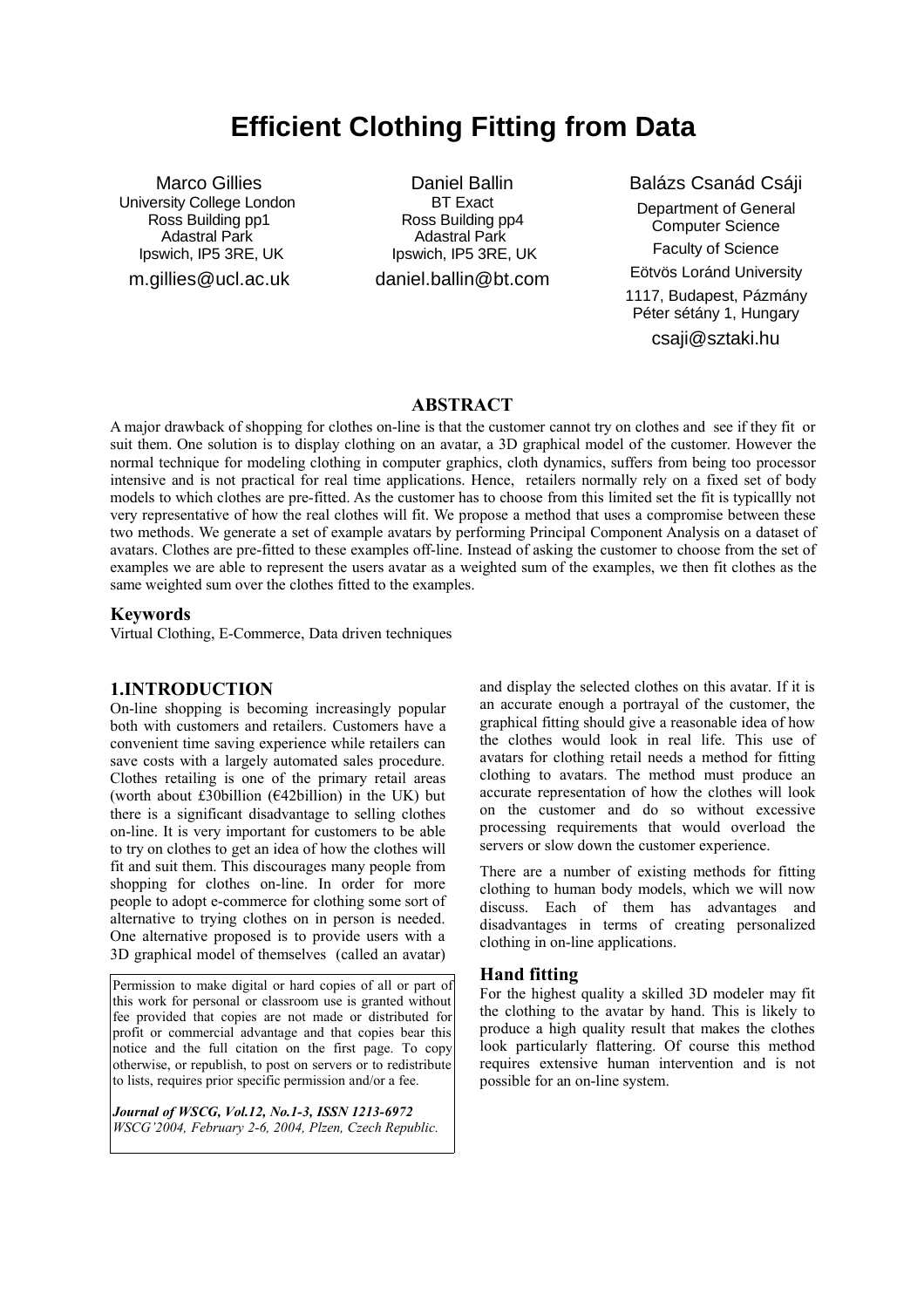# **Cloth dynamics**

The leading method for modeling clothes in computer graphics applications is by using physical modeling or cloth dynamics. The physical properties of the clothes are simulated numerically to generate the shape of the clothes. This has traditionally been the main area of research into clothes modeling and there has been a very large body of work of which we can only give a brief outline (Ng and Grimsdale [Ng96] give a fuller, though slightly dated, overview). Terzopoulos et al [Ter87] pioneered work in cloth dynamics. Other notable contributions include Breen, House and Wozny [Bre94], Provot [Pro95], Eischen, Deng and Clapp [Eis96], Baraff and Witkin [Bar98] and Vassilev and Spanlang [Vas00]. MIRALab has a particularly sustained and long lasting research programme starting with pioneering work by Carignan, Yang, Magnenat-Thalmann and Thalmann [Car92] to complete systems such as that by Volani and Magnenat-Thalmann [Vol00], among many others. Though the details of these various approaches differ, the essence consists of creating a discreet model of the clothing, commonly as a set of particles connected by springs as per Breen et al [Bre94] or Provot [Pro95]. This discrete model is simulated under a number of forces such as gravity, wind, and contact forces to determine the final positions of the elements. These positions are then used to determine the final shape of the cloth. Major research problems include the numerical simulation of the clothing properties including the work of Baraff and Witkin [Bar98] and Choi and Ko [Cho02] and efficiently determining and dealing with collisions between cloth and objects including the wearer and itself for example, Vassilev, Spanlang, and Chrysanthou [Vas01], Bridson, Fedkiw and Anderson [Bri02], and Baraff, Witkin and Kass [Bar03].

There has also been work that focuses specifically on fitting clothing to an avatar or body model, Vassilev and Spanlang [Vas00] and Volani and Magnenat-Thalmann [Vol00] deal with this issue. They both use flat pieces of cloth (similar to those used to make up real clothing) that are attracted to each other by seaming forces. Cordier, Seo and Magnenat-Thalmann present a system for on-line clothes shopping [Cor03].

Cloth dynamics methods are able to produce good results and realistic clothing, normally totally automatically. Their main disadvantage is that they are computationally intensive and thus unsuitable for on-line, interactive applications.

# **Pre-fitted examples**

The above methods are not suitable for on-line use so clothing retailers must use alternatives. One possibility is to provide the user with a choice from a limited set of avatar body shapes and to then have a pre-fitted clothing model for each of these body shapes. It is difficult to know the exact method used by commercial systems, but "my virtual model" (www.myvirtualmodel.com) seems to take this approach. As the fitting is done off-line it can be of high quality but at the cost of providing very little customization to the individual user.

# **Texturing and geometric methods**

A simple and cheap approach is to texture map the clothes onto the avatar model. A slightly more complex method is to do a number of scaling operations onto an existing clothing model to produce a rough fit. These methods are cheap and simple. The texturing method seems to be in use in most on-line multi-user environments and games. These methods do not take into account any properties of cloth and therefore the results are often poor and do not give a good impression of how clothes will fit in real life; they generally only work with tight fitting clothes. There have also been various geometric techniques that are used to help designers fit clothing to body models in graphical editors. These include Hinds and McCartney [Hin90], Ng, Grimsdale and Allen [Ng95] and Igarashi and Hughes [Iga03].

There are therefore difficulties with each of the existing methods. This paper describes a method that promises to provide a good compromise between the high quality results of cloth dynamics with lower computational cost. It approximates either a cloth dynamics solution or hand fitting at low on-line cost. It is in some way similar to pre-fitted methods in that it relies on clothing fitted off-line to a limited set of avatars. However, rather than using these examples directly they are used to produce an individual fitted item of clothing for each user avatar.

# **2.AN APPROXIMATION METHOD**

As described in the previous section, a number of methods exist to accurately fit clothing to an avatar. Unfortunately these methods are not suitable for realtime clothing fitting. We propose a new method that generates a fitted garment based on two pregenerated datasets, a dataset of clothing that fits a corresponding dataset of avatars. The clothing dataset is calculated off-line using one of high quality techniques discussed previously, such as hand fitting or cloth dynamics.

Our method is composed of three fundamental steps:

- 1. Generating the dataset of example avatars
- 2. Generating a dataset of clothes by fitting a cloth model to the dataset of avatars.
- 3. Using both of these datasets to generate an item of clothing that fits a new avatar.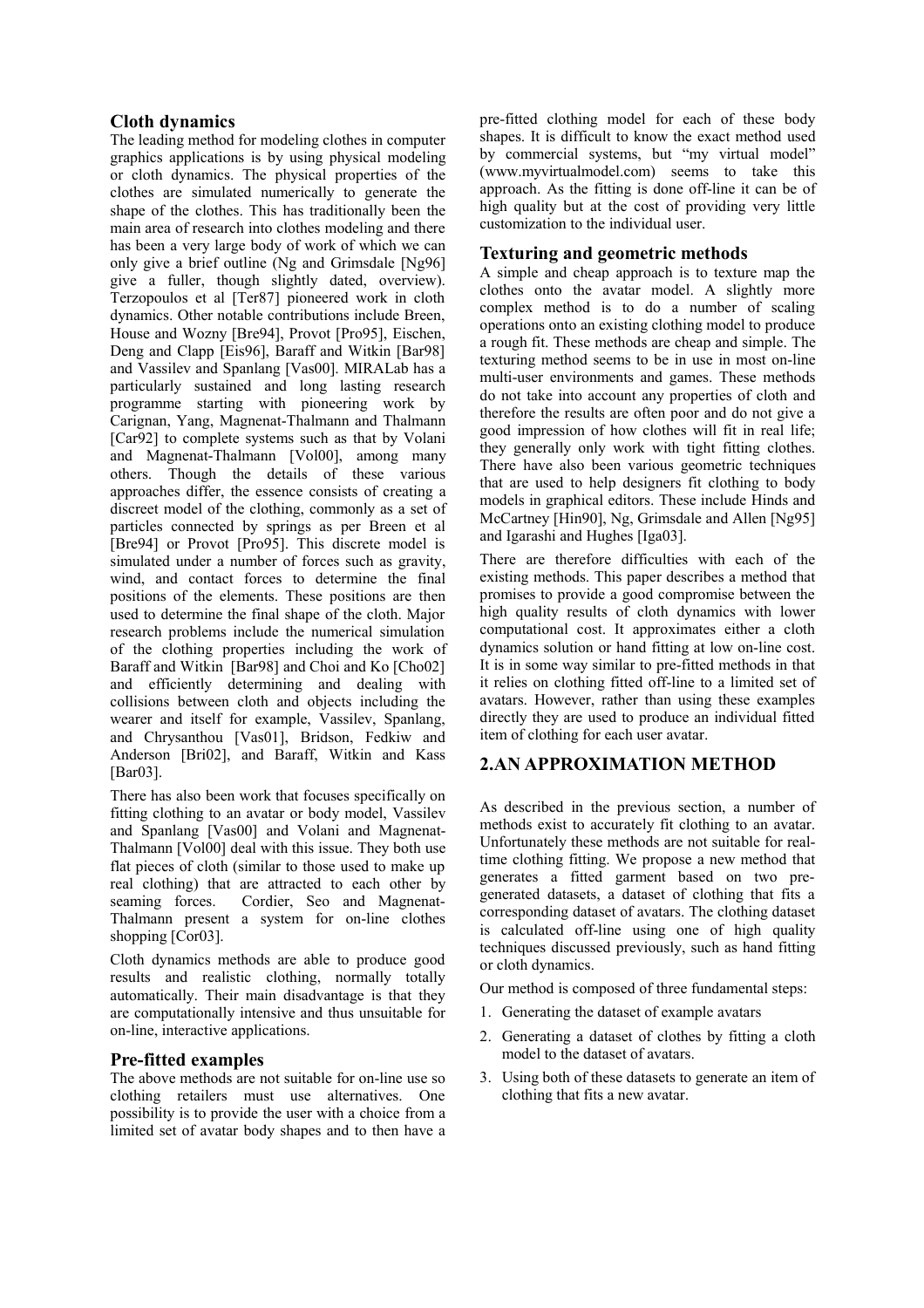

#### **Generating a set of examples**

The choice of an appropriate set of example avatars and a method of combining these examples to produce the new clothes is critical to the approximation method. For the method to work efficiently there are a number of properties that the set of examples should have:

- The examples should be representative of the real people that need clothes fitting. To achieve this we derive our examples from a dataset of avatars.
- The examples should provide a good coverage of the space of possible avatars.
- The operation to derive a new avatar from the examples, and therefore new clothes from the clothing examples should be computationally efficient. Ideally a new avatar or set of clothes should be simply a linear combination of the examples.
- Given a new avatar it should be simple to express it in terms of a combination of the examples. If the examples form an orthonormal basis, this becomes a simple matter of projecting the new avatar onto the basis.
- The number of examples should be as small as possible as the off-line fitting operation is relatively expensive.

Thus we need to produce a minimal, orthonormal basis from a dataset. The standard method for doing this is Principal Component Analysis (PCA) [Jol86]. Blanz and Vetter [Bla99] used PCA to form an orthonormal basis to represent a large dataset of heads. Allen Curless and Popović [All03] have used similar methods for human bodies.

Our method consists of two off-line preparation steps and two on-line fitting steps:

1. Perform a principal component analysis on a dataset of avatars



**Figure 1. A data set of example avatars Figure 2. Principal components of the data set**

- 2. Fit the clothing items to each of the avatar dataset to form a parallel set of clothing.
- 3. Form a representation of the user avatar as weights over the principal components
- 4. Use the same weights to reconstruct clothes from the set of clothing items

We will now describe the process in detail.

#### **Principal component analysis**

To perform PCA the avatars must be represented as vectors. This is simple enough as the avatars are simply meshes consisting of a set of vertices each of which consists of an X, Y and Z component. The mesh can be represented as the vector {X0, Y0, Z0, X1,  $Y_1, Z_1, \ldots, X_n, Y_n, Z_n$ . These vectors must all be the same length, and for the results to be meaningful each element must be equivalent across the avatars. This means that the avatars in the dataset must all have the same mesh topology and than the i<sup>th</sup> vertex must correspond to the same part of the body in all the avatars. For some datasets this constraint holds, for example, if a dataset is obtained by scanning real people using a method that conforms a single original mesh the constraint is likely to hold. To simplify our method we have used a set for which the constraint already holds. However, most sets do not have a fixed topology so a method is needed to convert all the avatars in the set to have the same topology. Luckily methods exist to do this alignment, for example those described in Dryden and Mardia [Dry98] and Allen, Curless and Popović [All03].

For our implementation we did not have access to a real dataset and therefore used an artificial dataset. We used Curious Labs Poser® to randomly transform a base avatar using a set of transforms designed to maintain the realism of the avatar. Since all the avatars are transformations of the same original mesh the alignment property automatically holds. The dataset of transformed avatars is shown in figure 1.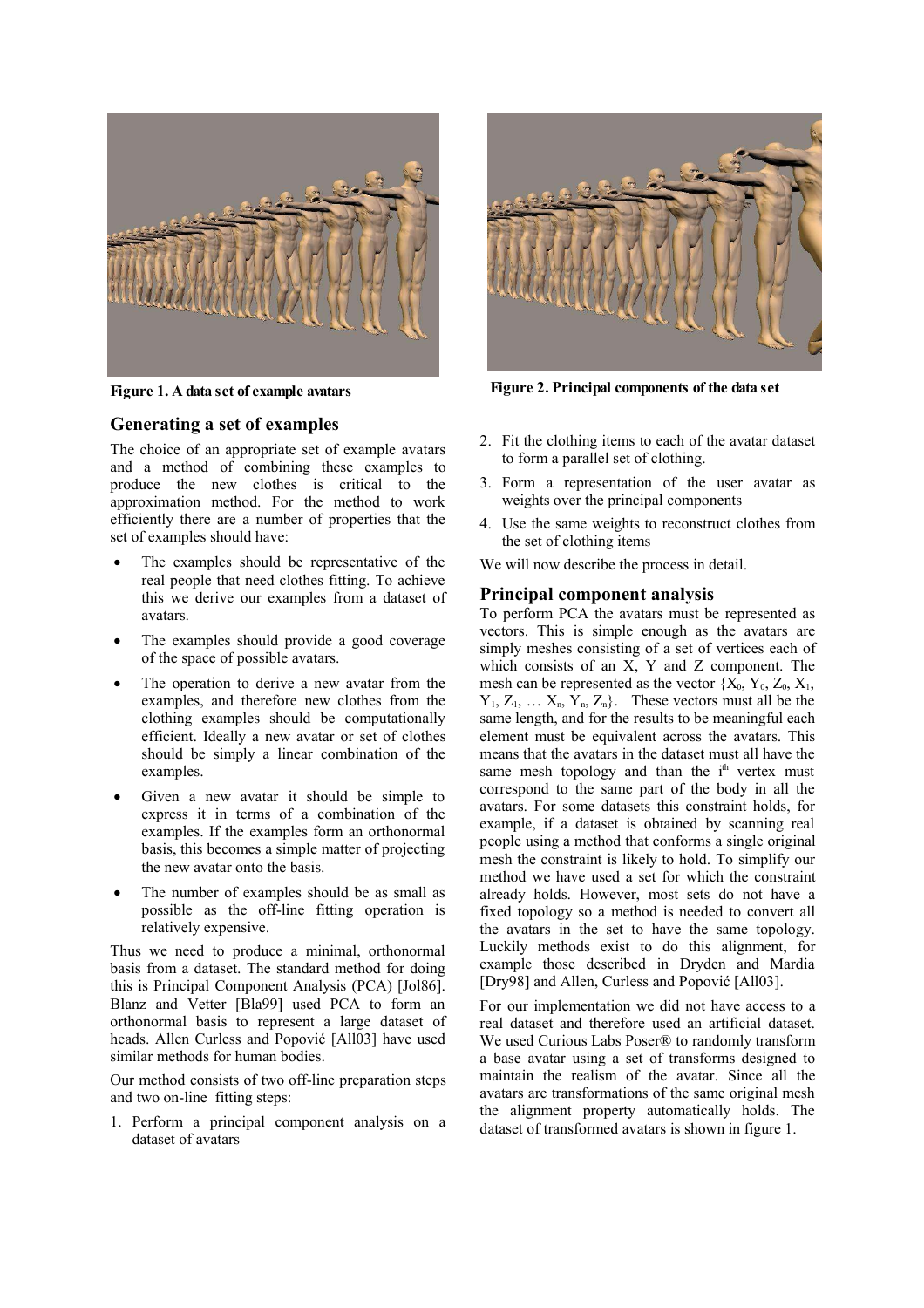

**Figure 3. A set of clothes corresponding to the Principal components**

Principal component analysis itself is described in detail in Jolliffe [Jol86]; we will give a brief overview. Firstly the mean of the set is calculated and subtracting this from the original set produces a set of differences:

$$
\mathbf{x}' = \mathbf{x} - \mathbf{x}
$$

The covariance matrix of these differences is then calculated. The eigenvectors of the covariance matrix are then calculated. The eigenvectors (or principal components) form an orthonormal basis that can exactly represent any of the original avatars (to be exact they can represent the set of differences, the mean avatar must be added to generate the original avatars). The eigenvectors are ordered in terms of the amount of variation they account for in the data set. The first eigenvector is the axis with the greatest variation in the dataset; the second is the largest proportion of the remaining variation, etc. This ordering is given by the eigenvalues, each eigenvalue is proportional to the percentage variation represented by the eigenvector, and therefore the numerical ordering of the eigenvalues gives the ordering of the eigenvectors. The sum of a subset of the eigenvalues divided by the total sum of all eigenvalues can also be used to give the percentage of variation accounted for by the corresponding subset of the eigenvectors. Thus if a subset **X** of the eigenvalues sums to 95% of the total then the corresponding subset of principal components can reproduce the original data set to within 95% accuracy. This ordering of the eigenvalues can be used to discard the least important components, leaving a subset that account for a certain percentage of variation e.g. 95%. Thus Principal Component Analysis is a useful technique for generating an orthonormal basis from a dataset and for reducing its dimensionality.

Performing a weighted sum over the principal components and adding the mean avatar can construct new avatars. The avatar corresponding to a principal component is created by adding that component to the mean avatar.

Thus we can use the set of principal components we have generated as examples on which to base our approximate clothes fitting. These are shown in figure 2.

### **Fitting clothes to the examples**

Once an orthogonal space of example avatars has been generated we must clothe these avatars so that they can be used in our approximation process. Once the mean avatar has been added to a principal component it is itself a valid avatar and so can be clothed by any method that can be used for a normal avatar. This part of the process is performed off-line and so can use an expensive method that gives good quality results, such as a cloth dynamics method or hand fitting. In our implementation we fitted the items of clothing by hand.

Fitting clothes to each principal component gives a new set of clothes. We take the mean of these clothes (again represented as a vector), subtract it from each item and normalize the result. This gives a new, normalized basis that is parallel to the original basis of avatars in the sense that each dimension on the first corresponds to a dimension of the second. The set is not orthogonal but this is not an important property as there is no need to project onto this space. Figure 3 gives an example set of clothing bases. If an avatar is created from a principal component by adding it to the mean; then the clothing created from the corresponding clothing base fits the avatar.

# **Real time cloth fitting**

The preceding method gives a set of example avatars and examples of clothes fitted to those avatars. These examples are used to fit clothes to new avatars. These two databases are used to form an approximation of the original fitting method for the new avatar. The essence of the method is shown in figure 5. The set of clothing and the set of avatar principal components are both linear set, so a new avatar or item of clothing can be produced by a weighted sum over the set (and the addition of the mean). Thus applying a new set of weights to the principal components can generate a new avatar. More importantly the items in the clothing set each correspond to one of the avatar principal components. This means that we can apply the same set of weights that were used to create the avatar to the clothing set and obtain an item of clothing that approximately fits the new avatar. If the set of avatars is a good span over the set of possible avatars then the approximation will be a good one.

Of course we do not want to fit clothes to a new avatar generated from the principal components, we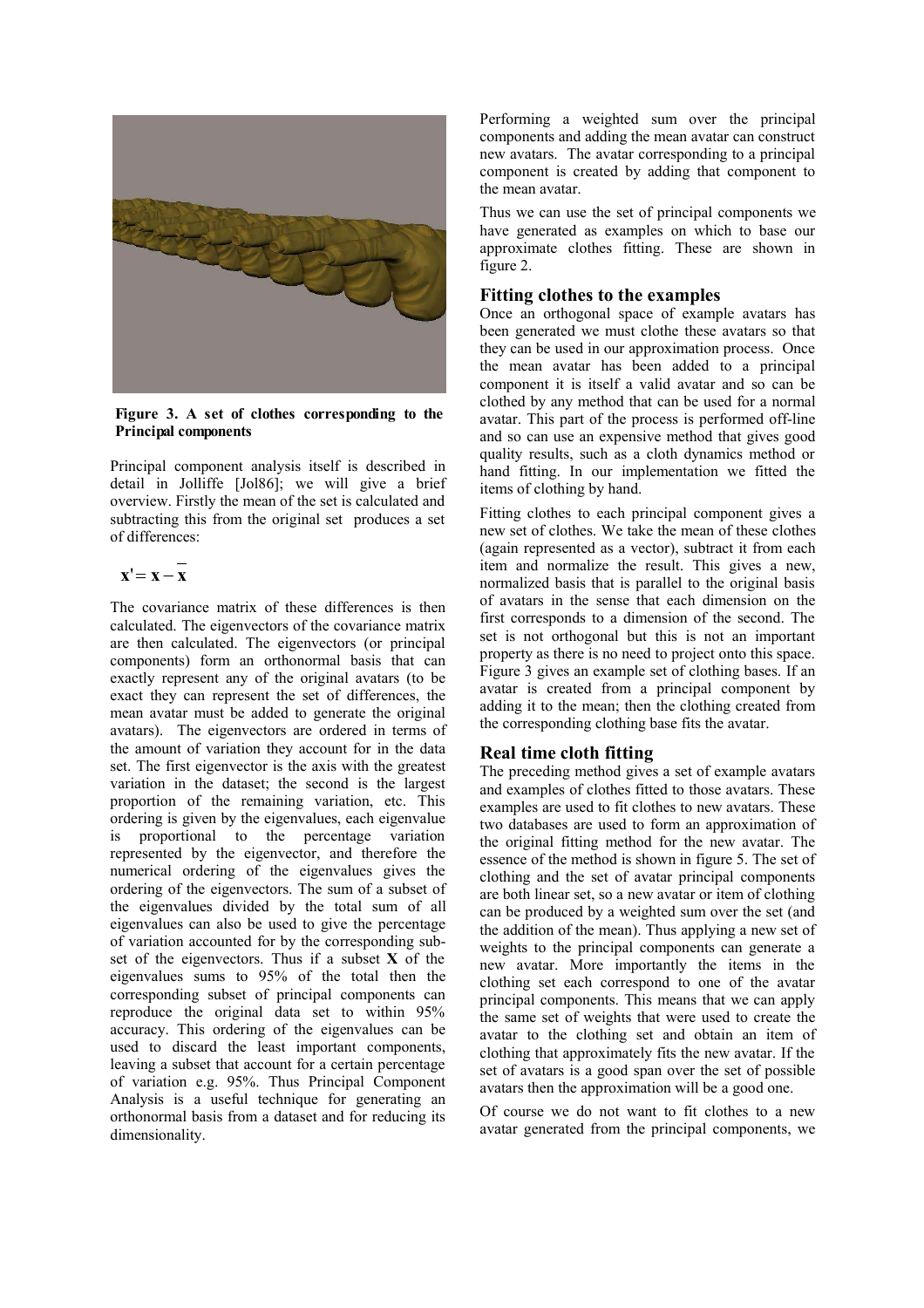

**Figure 4. An example of a new avatar (left) reconstructedusing principal components**

want to fit it to an avatar of a real user. This means we must express the user avatar as a weighted sum over the principal components. As the principal components are an orthonormal base this is simply a matter of subtracting the mean avatar from the user avatar and performing a dot product of the result with each principal component. How well the principal components approximate the original avatar depends on how well they span the space of avatars and therefore on how representative the original dataset of avatars was. Figure 4 shows an example of the reconstruction of an avatar from principal components. Once the avatar has been represented as a set of weights over the principal components, applying the same weights to the clothing set generates an item of clothing for that avatar.

If there are N principal components each with M vertices, projecting the avatar onto the PCs consists of N dot products which result in 3MN multiplications and (3M-1)N additions. The projection only has to be calculated once for each new user avatar, and many types of clothing can then be fitted to it. The cloth fitting itself consists of 3M dot products of length N vectors so again takes 3MN multiplications and 3M(N-1) additions. This is fairly efficient compared to other cloth fitting methods and can clearly be improved by reducing N or M. Reducing N (the number of principal components) also has the benefit that there are fewer examples to fit clothes to in the off-line preprocessing step. To reduce N you can decrease the degrees of freedom of the dataset, for example, avatar models normally have a large number of vertices (and therefore degrees of freedom) in the head but this is largely irrelevant to the fitting process so they can be removed from models before the PCA process. Performing the fitting using a reduced mesh and then mapping the changes onto a higher resolution final



**Figure 5. Using parallel sets of clothing and avatar. Applying the same weights to the set of avatars and to the set of clothes results in a new avatar and an item of clothing that fits that avatar.**

mesh could reduce M. We are yet to implement these possible improvements.

Figure 6 gives examples of clothes fitted to assorted avatars.

# **3.THE ONLINE CLOTH FITTING PROCESS**

This section describes how our method might be used in a real application. As our method is based on approximation from data it is vital to base an application on good datasets. The primary development of this work should be obtaining data. There are two main datasets that are needed, avatars and clothes.

There are two ways in which to create an avatar and therefore a dataset of avatars. The first is to scan a users' body using either a laser scanning or photometric technique. This method potentially provides a way of obtaining highly accurate models of an individual (though many current methods are less accurate). Unfortunately the process of creating an avatar is complex and costly. It involves the user coming to a special, probably expensive scanning device, thus creating a barrier to entry for new users of an avatar clothes-shopping system. It is also a challenge to create a representative dataset of avatars, as a large number of people must be scanned, though existing databases such as the Civilian American and European Surface Anthropometry Resource Project (CAESAR) could be used. The other approach is to use a standard avatar that is deformed based on measurements of the user. This is analogous to traditional tailors' techniques where a small number of measurements of a user are taken and used to accurately fit garments. In fact the standard tailors' measurements can be used as the basis of this technique. This method is less accurate and it does not capture other aspects of appearance like face, hairstyle or skin colour. However, it is much simpler for users, they can measure themselves at home and enter the measurements in a web page to generate an avatar. If a facial photograph is also provided other aspects of appearance can also be mapped onto the avatar. Obtaining a dataset from this method involves measuring a large number of users but requires less equipment. This method can also re-use existing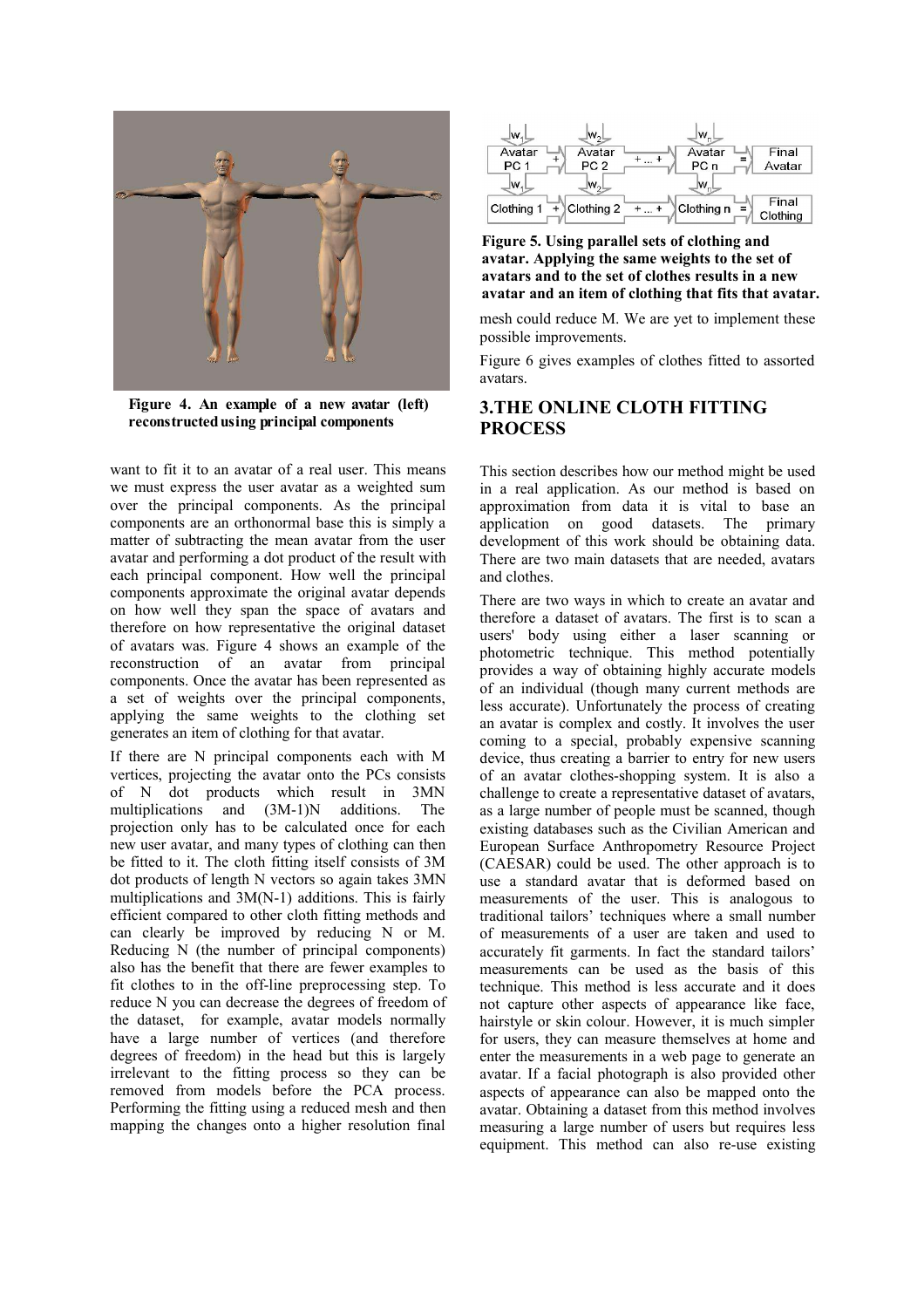

**Figure 6. Examples of clothes fittedto various avatars**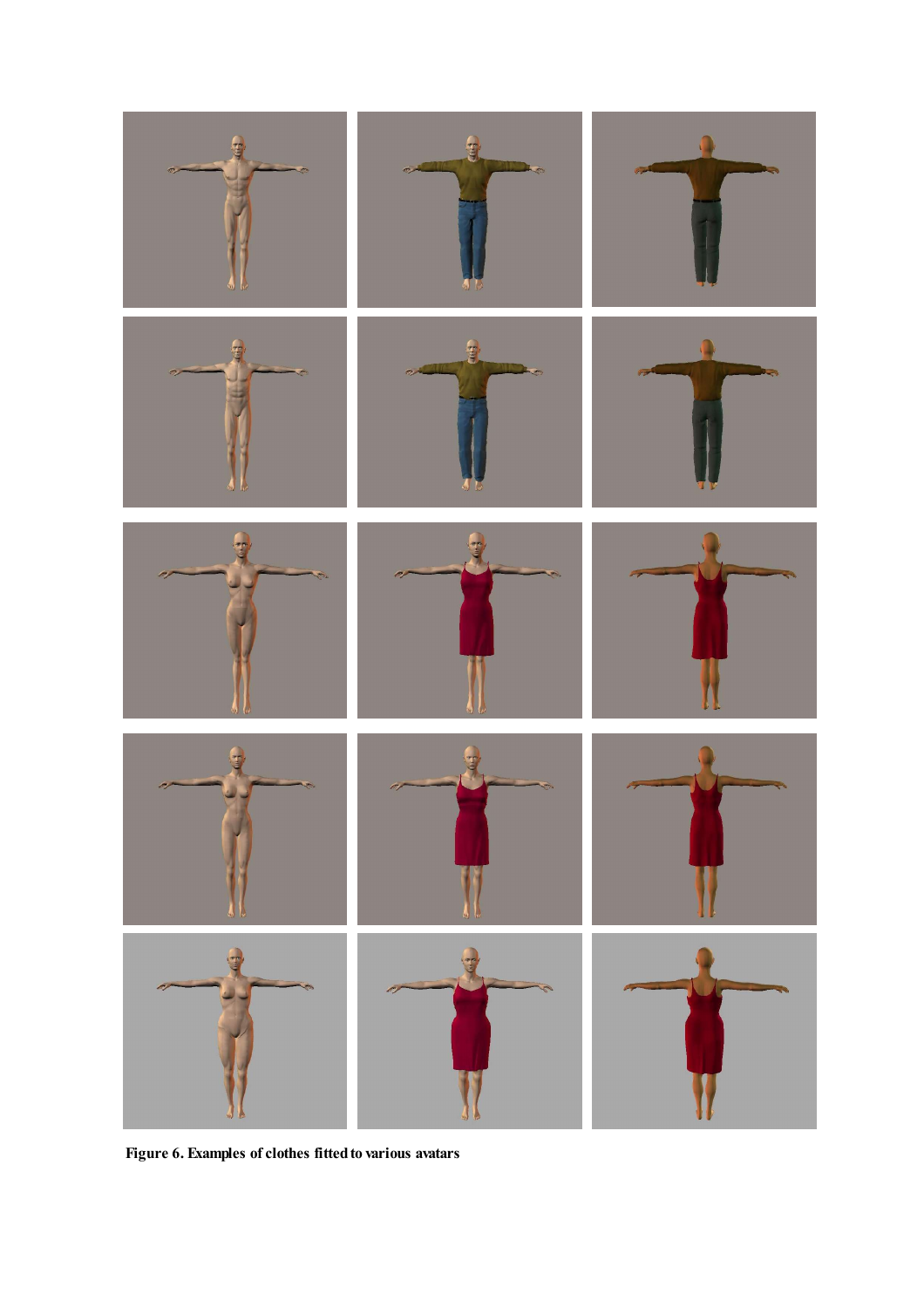

**Figure 7. The of-line preparationcomponent of the process**

The clothing models should clearly be based on the retailer's catalogue, ideally based on the original design data. The models can be fitted to the examples using an automated cloth dynamics system. This has the advantage over hand fitting the clothes that the process can be performed without human intervention, which would be a significant saving if the cloth fitting needs to be done for a large number of example avatars. However, retailers might prefer hand fitting if it gives a more flattering representation of their clothes.

Figure 6 shows the steps that need to be performed as an offline preparation for the cloth application. The dataset of avatars needs to be obtained as described above. Depending on how it was generated, an alignment step might be needed to ensure point-topoint correspondences between the avatars. Principal component analysis is then performed to obtain a set of example avatars. The clothing model is then fitted to each of the examples to obtain a basis set of clothes.

Once the above datasets have been created they can be used to allow customers to virtually try on the clothes in the e-commerce system. Figure 7 gives an overview of how such a system might work. The customer must first create an avatar of themselves, this is presumably done using the same method as for creating the original dataset of avatars, either by scanning with a system such as the AvatarBT scanning booth [Bal00], or by entering their measurements into a web page. The retailer could provide a number of different options. Ideally a common avatar format would be created and shared between retailers. In order to fit clothes to the avatar it needs to be represented as a set of weights over the principal components. This is done via the projection step described in section 2. The projection step only needs to be performed once for each customer and can be done when the customer first registers with the retailer. The most likely method is for the user to send the avatar to a server that then returns the weights to the user's computer (this is likely to be the



**Figure 8. The online component of the process, fitting clothes to anewuser avatar**

most expensive step that must be performed while the user is waiting). Once the user has their avatar represented in terms of the principal components they can then try on any item of clothing in the retailer's database. The weights are transmitted to the server where they are applied to the clothing dataset. This generates a new clothing mesh specific to the user. This can then be transmitted back to the user and displayed on the user's avatar, giving a good impression of how the clothes will fit the user in real life. The fitting process is less computationally expensive than the multiple force integrations required for cloth dynamics and therefore providing relatively low load on the server with far more personalized results than a method that uses only a standard set of clothing models. In terms of user experience the fitting process is unlikely to take a noticeable time over that needed to transmit the final clothing model (which is required whatever method is used). Thus our method provides an efficient way to provide personalized clothing for a customer in an ecommerce system.

# **4.CONCLUSION AND FURTHER WORK**

We have presented an alternative to current cloth fitting methods that promises quality similar to cloth dynamics methods (to which it is an approximation) with less of a computational overhead. We have presented the fundamental algorithm but there remains considerable work on the e-commerce process. The most important problem is obtaining datasets of avatars and clothes, in particular converting the clothing models used by manufacturers into a 3D mesh format that we require. A client/server web application must also be created in order to use this method. We would like to form partnerships with clothing retailers to investigate these practical issues.